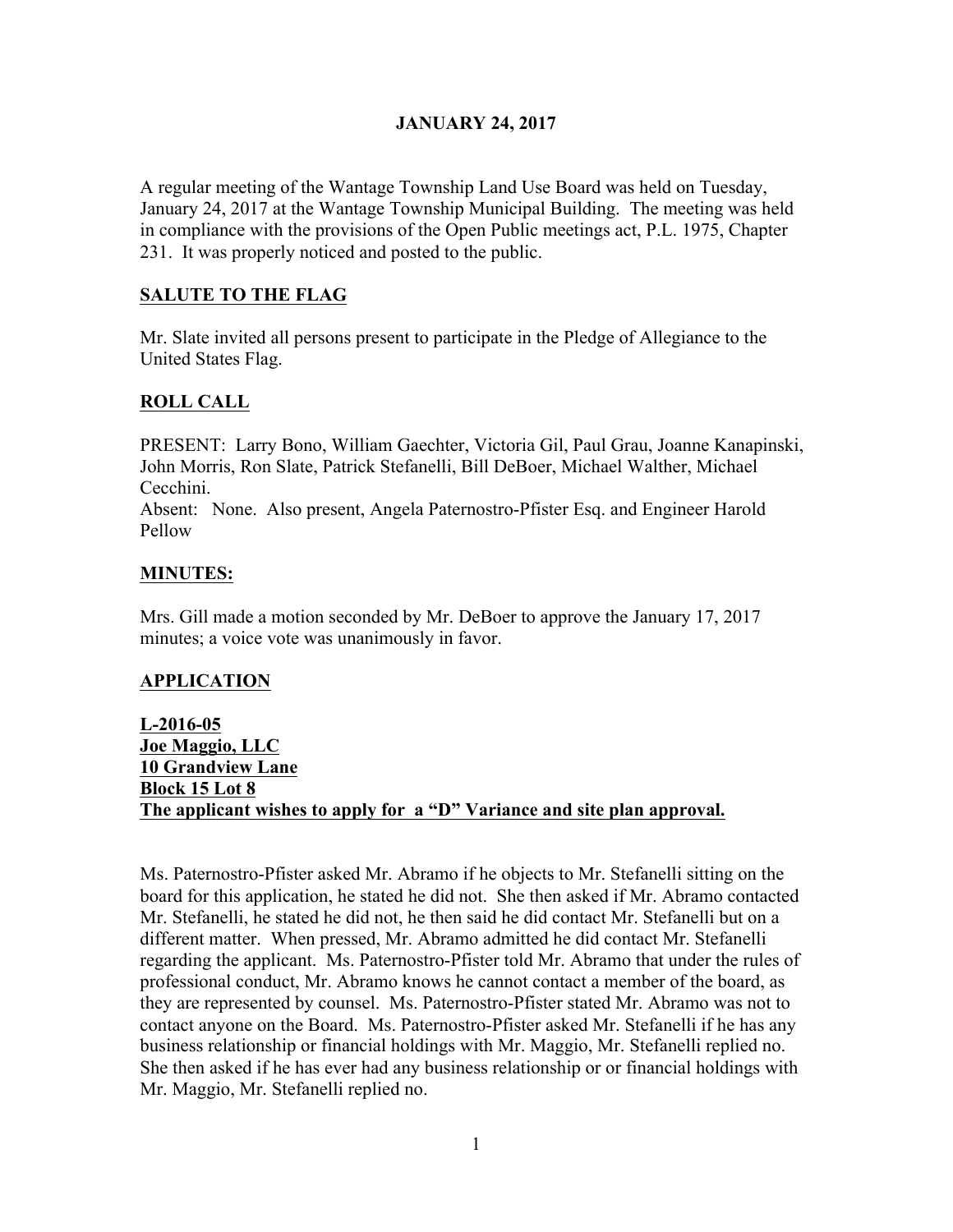Ms. Rubright reviewed the testimony until this date; and introduced Planner Mr. Jason Dunn of Dykstra & Walker to provide the planning rational in support of the use.

Ms. Paternostro-Pfister swore in Mr. Dunn and he explained his educational and employment background. All of Mr. Dunn's licensing is current.

Mr. Dunn provided the positive and negative material starting with the positive.

Mr. Dunn stated the business helps support local jobs such as purchases from a local deli help to keep Wantage viable. It protects the rural character, it is not near neighbors and uses only 10% of the property, it does not take up the entire property. There are no wetlands or flood plains.

It agrees with goal G in the NJ Municipal Land Use Law purposes of zoning, by providing sufficient space and appropriate locations for a variety of uses in order to meet the needs of all NJ citizens.

Mr. Maggio's business consists of demolition and concrete masonry, reusing and recycling to support goal O. There is a major collector nearby. It makes sense to locate it in this area, as long as it limits it to what we are asking for with the conditions imposed. Route 565 is one mile away, going from Spreen Road to Roy Road to Route 565; there are no major developments, it is sparsely developed and 700 feet from any lake residents.

The topography blends in with the ridge. The surrounding land is wooded and steep so it is unlikely it will be developed. The driveway is separated from residential and commercial and on the opposite side of the lake community. The applicant is not required to prove another viable sight exists in the town in a commercial zone for this use.

Mr. Dunn explained it meets the goals and objectives of the Master Plan. It protects the rural character, it is isolated, blends in with the landscape and promotes a balance of residential and commercial growth. Mr. Dunn feels it would have less impact than many of the approved uses in the R-5 zone. Those uses including farm markets, horse training and riding lessons for example all have noise and traffic associated with them.

Negative Criteria:

There is no substantial evidence present that this is a determent to the Master Plan or the public good.

The soil erosion is controlled with the Soil Erosion and Sediment Plan.

Drainage will be added and the storm water will be diverted away from the Lake, according to the Soil Erosion Plan.

The lighting will be shielded and focused downward.

The traffic will be managed by the existing roads.

There are no odors or emissions, air quality will not be impacted.

The trucks are limited to four or five, all licensed & regulated by state regulations.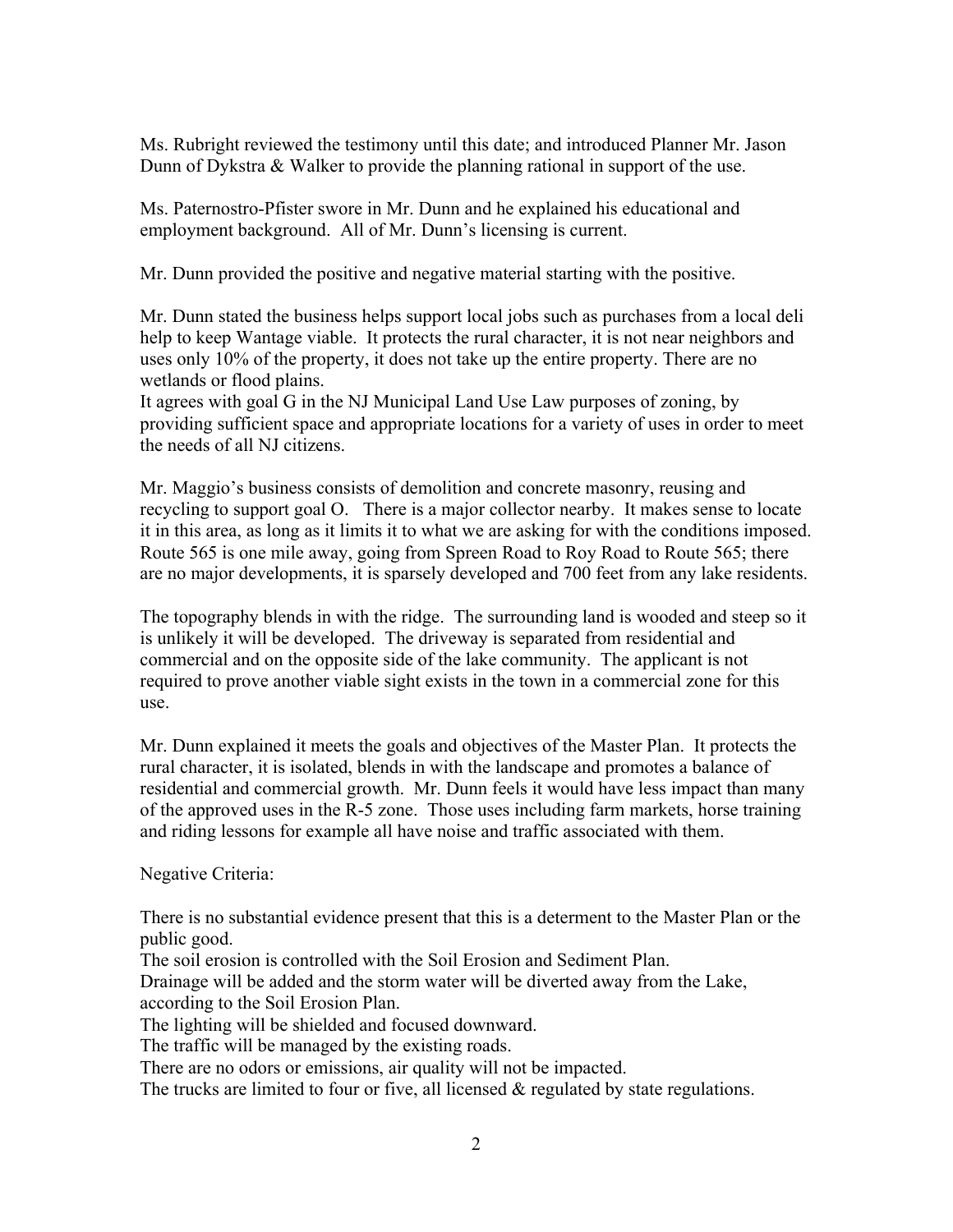No customers or retail would take place on site.

Ms. Rubright discussed with Mr. Dunn ways to correct the negative impacts. She discussed making a contribution to the road trust fund for any additional road use. She also stated the possibility of additional evergreens and possibly a fence to block the view. Mr. Dunn agreed, he stated a fence would also serve as a sound barrier.

Ms. Rubright then discussed Mr. Pellow's report with Mr. Dunn. Ms. Paternostro Pfister discussed protecting the rural characteristics and wildlife. She stated the proposals are directly opposite. Mr. Dunn stated the use is limited. There will be limited truck access as well as no retail. It is not a full commercial business. Ms. Paternostro-Pfister stated the use does not preserve the rural character. Mr. Dunn stated it blends in with the landscape, with the use of earthtone buildings. Ms. Rubright stated she is before the board for a Use Variance, according the Land Use law they must present the negative and positive criteria. Ms. Paternostro-Pfister she only referenced preserving the rural character because Mr. Dunn did so in his presentation.

Mr. Pellow stated the Land Use Board must decide on the barometer of the detriment. Mr. Dunn expressed the building is not an accessory building is a secondary primary use building. Ms. Rubright reminded everyone the farm is not a Christmas Tree Farm it is Woodland Management. Mr. Pellow questioned the new building and the use of the new building. Ms. Rubright explained the building would be used for construction vehicles as well as woodland management equipment. Mr. Dunn voiced the fact that farming was never a good use of the farm due to the steep slope of the property.

There being no questions from the Board, Mr. Slate opened the meeting to the public for questions.

George Maragliano of 3 Spreen Road talked about farming the property and asked how the ridges will be preserved. Mr. Dunn stated the building blends into the landscape. Mr. Maragliano discussed storing and using a portable concrete crusher and the number of trees cleared on the property.

Jeanne Sevean of 4 Shore Road asked if Mr. Dunn has been on Shore Road, then went on to explain living near the noise and sight of Mr. Maggio's property

Ronald Sevean of 4 Shore Road discussed the Master Plan and the importance of the ridges in Wantage, the noise, the permits that were taken out for the existing barn and the wildlife that they no longer see.

Anne Smuelwitz of 108 Route 23 discussed living in a residential area and listening to commercial trucks.

Lorene Barone of 62 Beaver Run Road discussed eminent domain and why Mr. Maggio's business is more important than the twenty residents that live in the neighborhood. She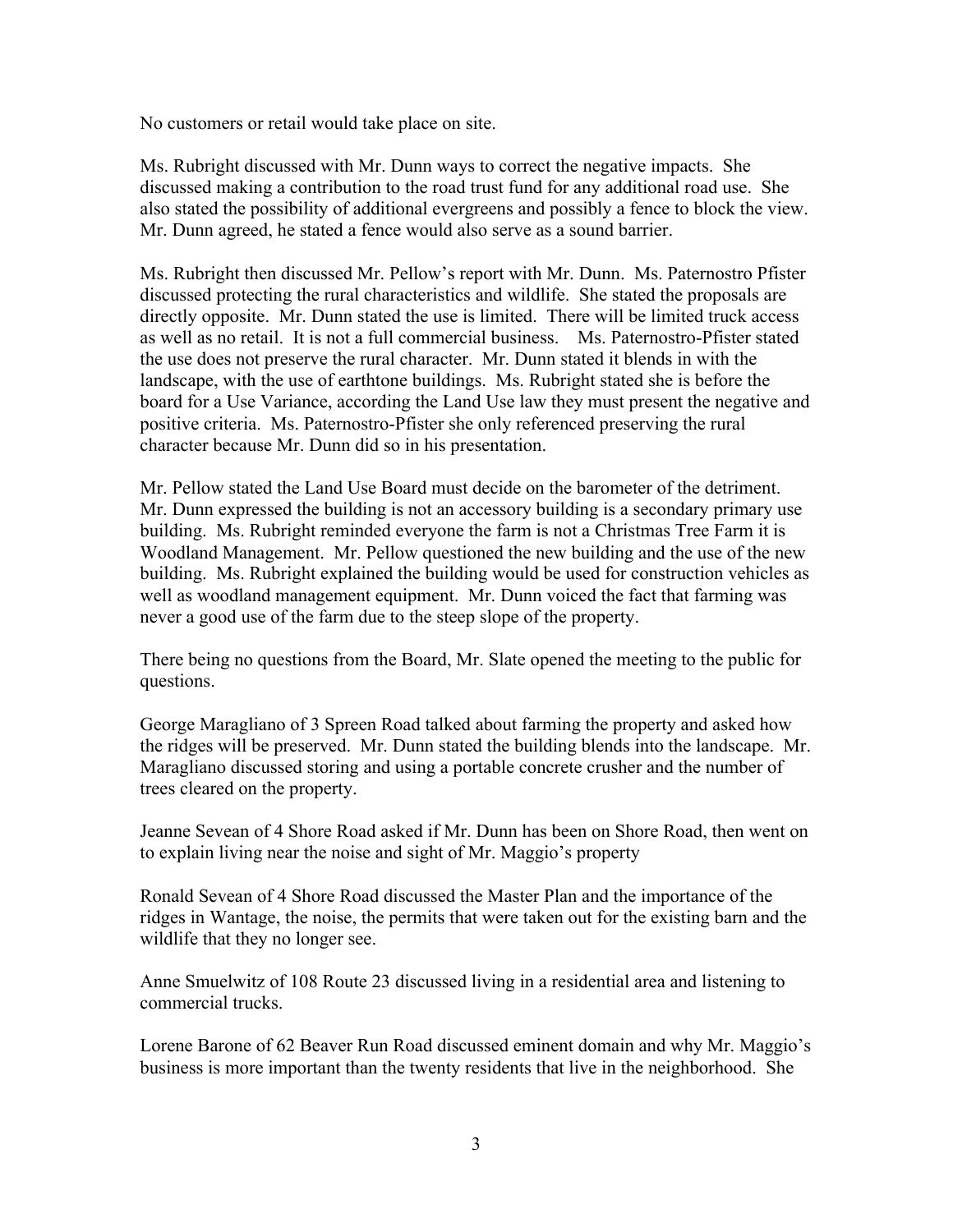discussed the change of the topography, to which Ms. Rubright responded Soil Conservation approved the plan.

Tim Loughery of 63 Beaver Run Road discussed the project and the impact the commercial property has had on the quality of life and the nature that has been affected.

Glen Ball of 48 Beaver Run Road discussed the available commercial property in the township and Mr. Maggio's need to apply for a variance.

Mr. Slate asked the attorney's if they had any questions.

Mr. Davie of Harrison Ave, Harrison representing Mr. Alves and his family.

Mr. Davie asked Mr. Stefanelli if he listened to the tape of the last meeting, Mr. Stefanelli stated he read the transcripts.

Mr. Davie discussed the trees surrounding Mr. Maggio's property line, owned by Mr. Alves. Mr. Davie then referenced the Mr. Pellow's report to the Committee (exhibit O12) and the March 31, 2016 report (exhibit O11) regarding raising the grade of Mr. Maggio's property and preserving the rural character. Ms. Rubright stated they are not asking for a variance for the 46,000 cubic yards of fill. Ms. Paternostro-Pfister requested Mr. Davie to direct his questions on the existing property. Mr. Davie discussed the fill, concrete crusher and where the fill originated. Ms. Paternostro-Pfister requested Mr. Davie keep his questions to the Mr. Dunn's testimony. Mr. Davie and Mr. Dunn discussed demolition verses processing concrete. Mr. Davie then discussed the noise and emissions of dump trucks. Mr. Davie stated Mr. Maggio's business could and should be operated in the industrial zone of Wantage Township. Mr. Davie asked if Mr. Dunn walked the property if has seen the concrete on Mr. Alves property as he walked. Mr. Dunn stated he did not see the concrete material.

Mr. Davie discussed Mr. Dunn's report and the lack researching other sights in the industrial zone. Mr. Davie wondered if Mr. Dunn saw the operation in the morning as the trucks were leaving, the concrete crushing, the sound of the trucks, the amount of trucks that go to a recycling center, the Woodland Management plan and the removal of stumps, storm water management and runoff. Mr. Davie asked if hardship is part of the application, Mr. Dunn replied no. He also discussed the impact on the Lake Windsor residents.

Ms. Rubright stated for the record, she does not accept testimony from residents that were not under oath. Mr. Davie stated Mr. Dunn was not on the property long enough to hear the trucks.

Mr. Davie asked if an environmental impact statement has been filed, Mr. Dunn replied no. Mr. Davies then discussed the existing barn and its use, the sound related from the nearest house to the more distant houses in Lake Windsor, the types of equipment and trucks to be stored on the property and the possibility of other equipment stored on site.